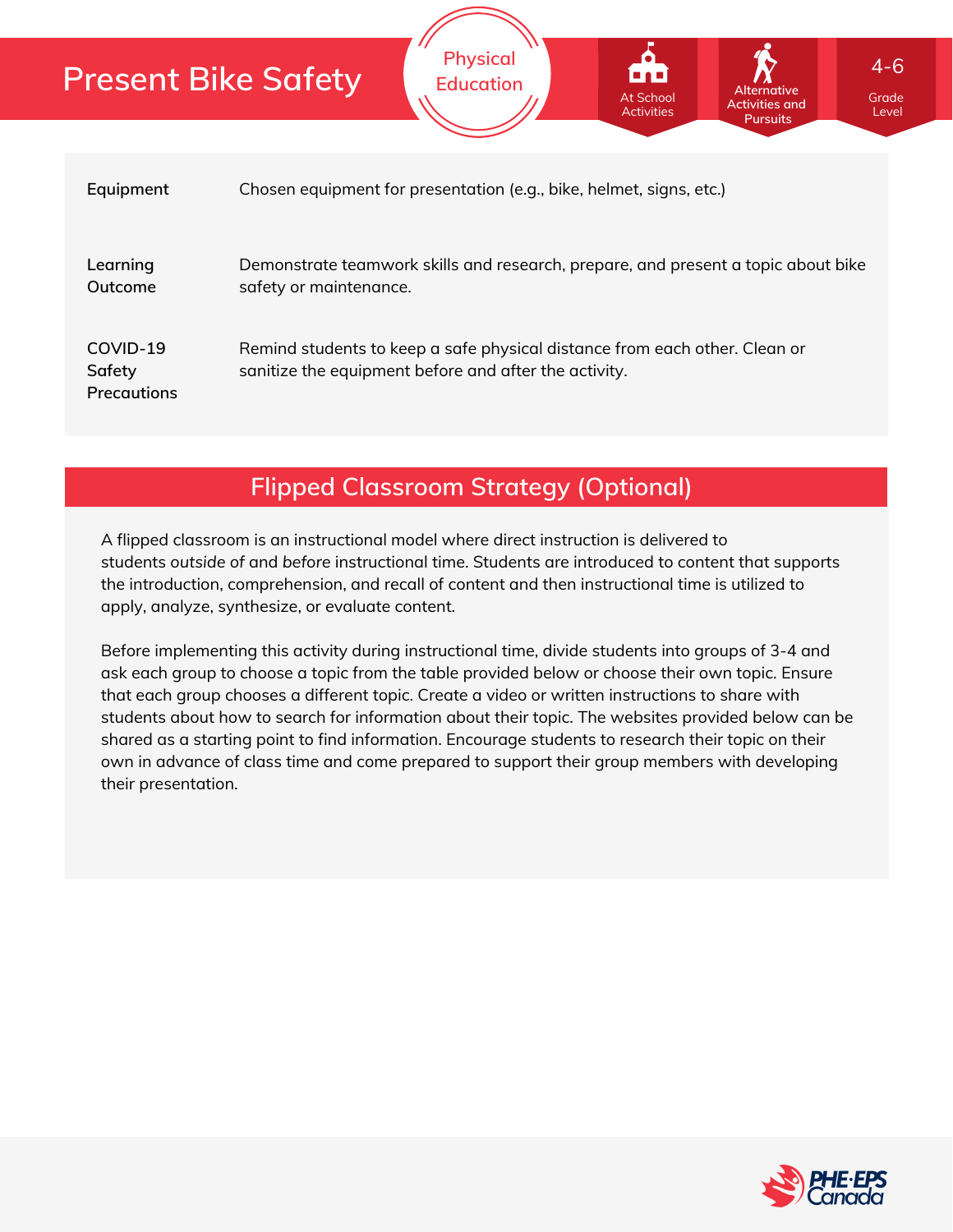## **Activity Description**

**Physical Education**

Note: This activity will require multiple classes to complete.

Share with students that they will work in groups to select, prepare, and present a topic about bike safety or maintenance. If utilizing a flipped classroom strategy, ask students to get into their groups and begin preparing their presentation.

If not utilizing a flipped classroom strategy, divide students into groups of 3-4 and ask each group to choose a topic from the table provided below or choose their own topic. Ensure that each group chooses a different topic. Allow students time to brainstorm what their presentation will include and provide them with access to the websites below as a starting point to find information.

#### **Suggested presentation topics:**

- Proper fit and wear of helmets
- How to put a bike chain back on
- Appropriate clothing for safe biking
- Parts of a bike
- Assessing potential biking hazards (e.g., weather, poor roads, animals, etc.)
- How to follow road safety signs
- Types of safety equipment (e.g., reflective stripes, lights, etc.)

At School Activities

- Checking a bike for best fit
- Hand signals for cyclists
- Different reasons for riding a bike (e.g., fun, health, environment, etc.)

#### **Suggested information websites:**

Bike Safety – [Canadian](https://www.redcross.ca/training-and-certification/first-aid-tips-and-resources/first-aid-tips/bike-safety) Red Cross

Cycling – [Parachute](https://parachute.ca/en/injury-topic/cycling/) Canada

#### PHE Canada - Guide to Ride - Grade 4 [Resource](https://phecanada.ca/programs/guide-ride)

Visit each group to ensure that each group member has a role in the presentation. Groups should develop a 3-5 minute presentation on their chosen topic and consider what props or equipment they will need. If possible, have bicycles and other equipment available for students to utilize during their presentation. Students can also create poster boards or images to prepare their presentations (e.g., road signs, hand signals, etc.), as well as interactive activities that classmates can participate in during the presentation (e.g., trying out hand signals, identifying parts of a bike, etc.).

Allow time for each group to present in front of the class and encourage classmates to ask questions or participate in the activities developed by each group.



Grade Level

**Alternative Activities and Pursuits**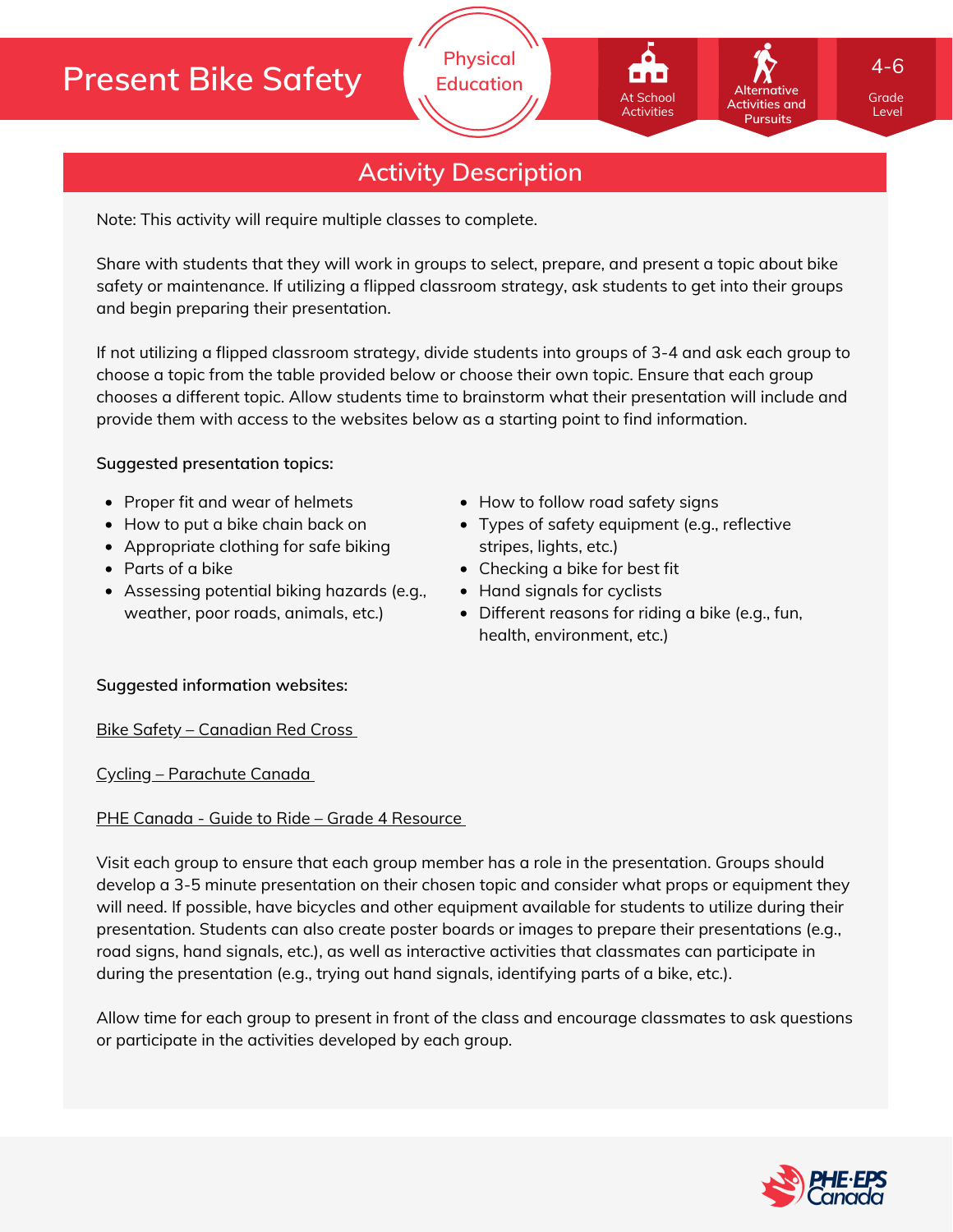**Physical Education**



**Pursuits** 

**Alternative**

4-6

Grade Grade Level Level

# **Physical Education**



## **MOVE**

**Develop psychomotor skills, tactics, and strategies that facilitate a variety of physical activities across diverse environments.**



#### **THINK**

**Develop cognitive skills and strategies for a variety of movement contexts that facilitate critical thinking, decision making, and problem solving.**



## **FEEL**

**Develop affective skills and strategies that facilitate healthy and safe relationships with themselves, with others, and with their environment.**

#### **ACT**

**Practice behaviour skills and strategies that facilitate movement competence and confidence.**



## **Competencies Reflection Questions**

Reflection is important to support learning during physical education. Consider asking students the reflection questions below and discuss the answers together.

- *What is one new thing you learned about bike safety or maintenance from the presentations?*
- *How did you and your group members decide what information to include in your presentation?*



## **Inclusion Considerations**

Modifications can be made to a variety of activity components to ensure inclusion. As you plan activities, consider how everyone can be involved and how to modify or adapt the activities to ensure the full inclusion of all. The STEP framework provides modifications to the following activity components space, task, equipment, and people.

| Space                                                             | Task                                                                                                                                       | Equipment                                                                                    | P<br>People                                 |
|-------------------------------------------------------------------|--------------------------------------------------------------------------------------------------------------------------------------------|----------------------------------------------------------------------------------------------|---------------------------------------------|
| Complete the activity in<br>a space with minimal<br>distractions. | Provide students with<br>information sheets<br>about their topic and<br>have them prepare their<br>presentation using this<br>information. | Students use the<br>required equipment for<br>them to complete the<br>activity successfully. | Students complete the<br>activity in pairs. |